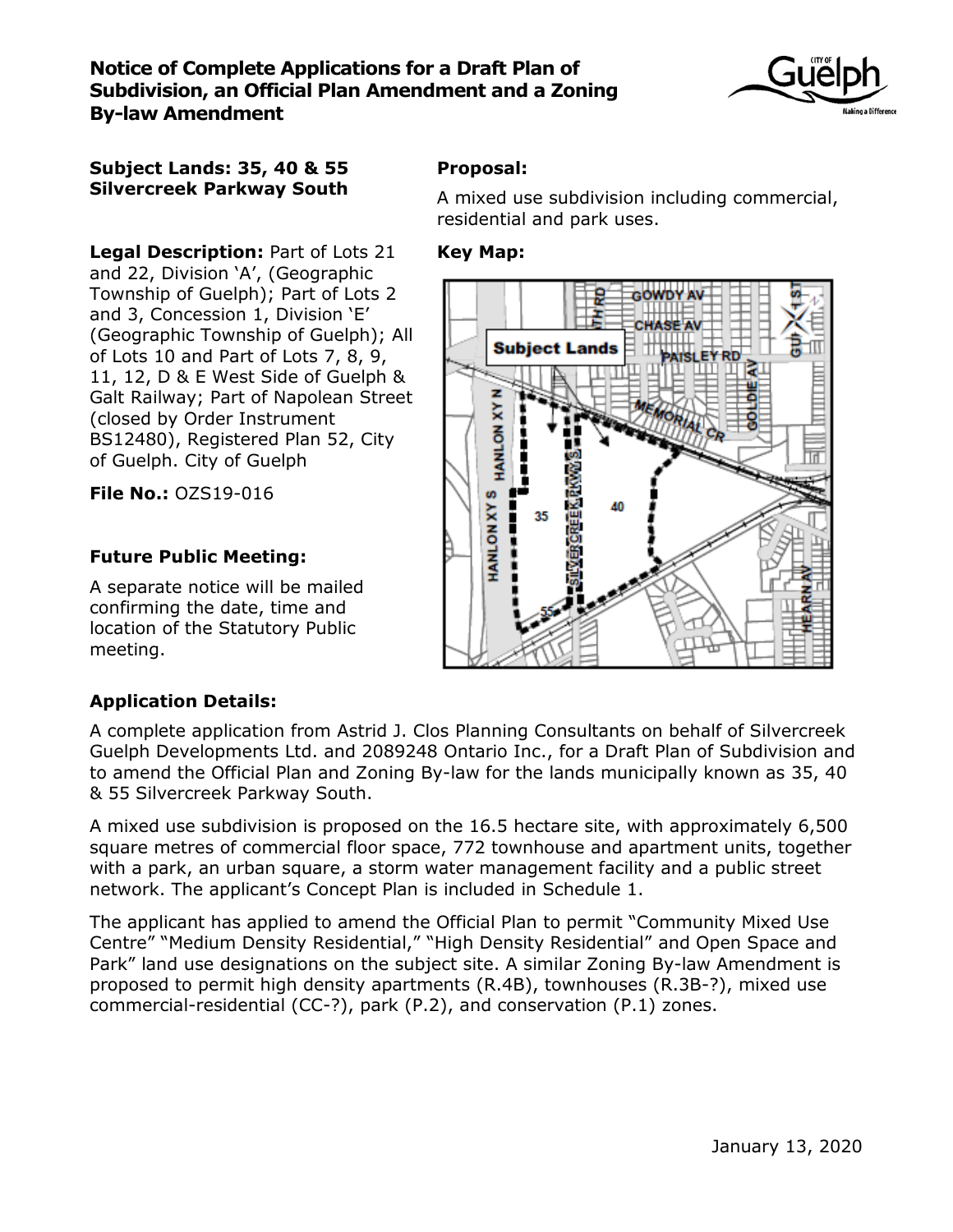## **Additional Information**

Documents relating to this planning application are available online at guelph.ca/development. Printouts of these documents are available to review by scheduling an appointment with the planner during regular office hours.

For additional information please contact the planner managing the file:

Katie Nasswetter, Senior Development Planner Planning and Building Services Phone: 519-822-1260, ext. 2356 TTY: 519-826-9771 Email: katie.nasswetter@guelph.ca

#### **How to Get Involved:**

Any person may provide written or verbal comments on this application at any future public meetings by any of the following ways:

- By Email to clerks@guelph.ca
- In person at the ServiceGuelph Counter at City Hall, 1 Carden Street, Guelph
- By regular mail or courier to Guelph City Clerk, 1 Carden Street, Guelph ON N1H 3A1

#### **How to Stay Informed:**

If you wish to be notified of the Council decision on this application you must make a written request to the City Clerk by way of email, in person or regular mail/courier as listed above.

#### **Appeals Information:**

If a person or public body would otherwise have an ability to appeal the decision of the Council of the City of Guelph to the Local Planning Appeal Tribunal but the person or public body does not make oral submissions at a public meeting or make written submissions to the City of Guelph before the by-law is passed, the person or public body is not entitled to appeal the decision.

If a person or public body does not make oral submissions at a public meeting, or make written submissions to the City of Guelph before the by-law is passed, the person or public body may not be added as a party to the hearing of an appeal before the Local Planning Appeal Tribunal unless, in the opinion of the Tribunal, there are reasonable grounds to do so.

#### **Notice of Collection of Personal Information:**

For questions regarding the collection, use and disclosure of this information please contact the Information and access Coordinator at 519-822-1260 extension 2349 or [privacy@guelph.ca.](mailto:privacy@guelph.ca)

#### **Accessibility:**

Alternative accessible formats are available by contacting [planning@guelph.ca](mailto:planning@guelph.ca) or TTY 519-826-9771.